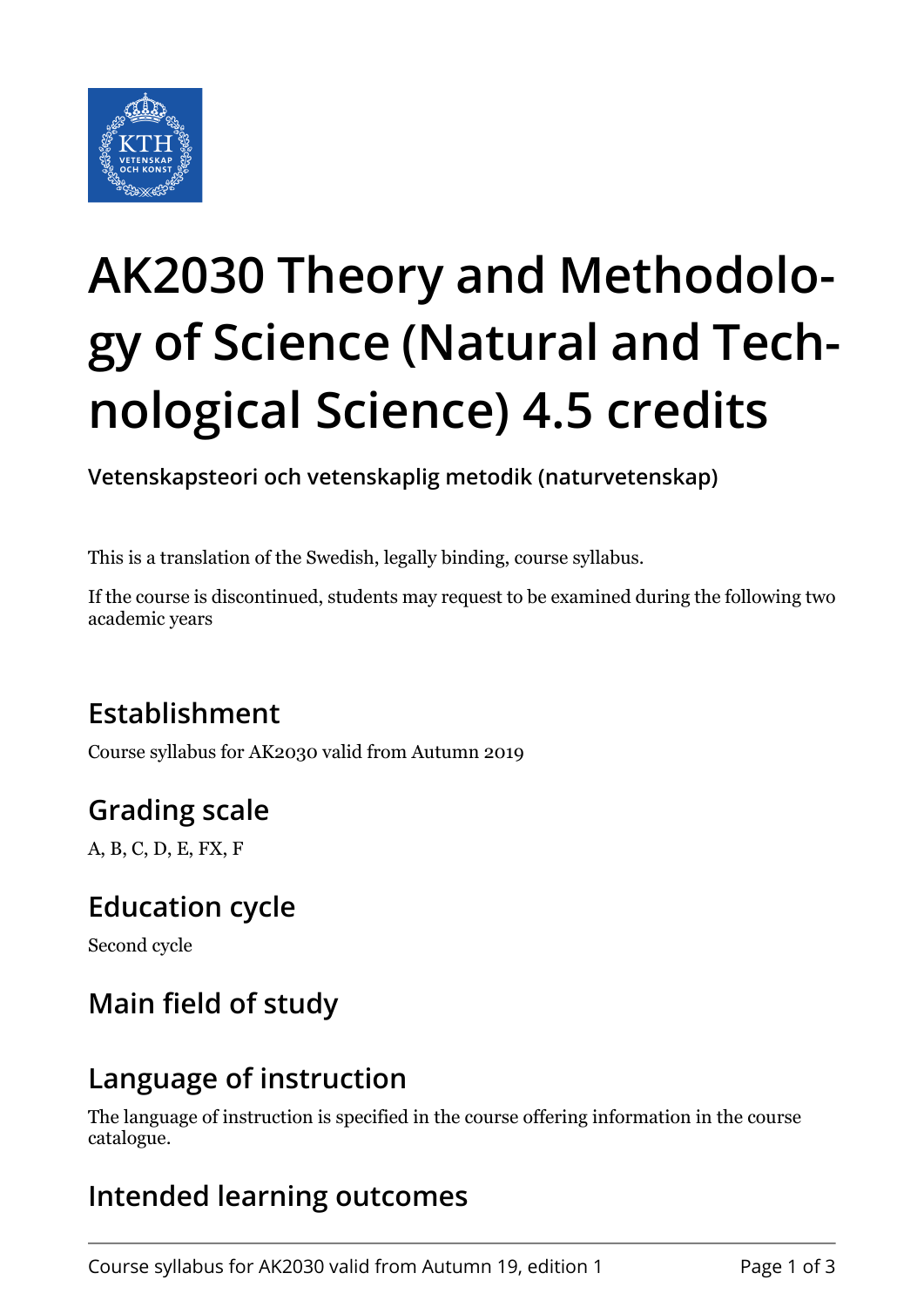After having completed the course, the student should, with regards to the theory and methodology of science, both orally as well as in writing, be able to:

- Identify definitions and descriptions of concepts, theories and problem areas, as well as identify the correct application of these concepts and theories.
- Account for concepts, theories and general problem areas, as well as apply concepts and theories to specific cases.
- Critically discuss the definitions and applications of concepts and theories as they applies to specific cases of scientific research.

#### **Course contents**

The following is an incomplete list of topics covered in the course.

- Scientific knowledge
- Hypothesis testing
- Observations and measurements
- Experiments
- Models
- Statistical reasoning
- Causes and explanations
- Philosophy of social science
- Philosophy of technology
- Risk and risk assessment
- Research ethics

# **Disposition**

Lectures and seminars.

# **Specific prerequisites**

General requirements for master's programmes. Proficiency in English corresponding to English B / English 6 in Swedish **gymnasium**.

## **Course literature**

To be announced at course start. All material is available through course platform. The following literature has been used previously:

- Sven Ove Hansson "The Art of Doing Science" (compendium).
- Till Grüne-Yanoff "Experiments, models and methodology" (compendium).